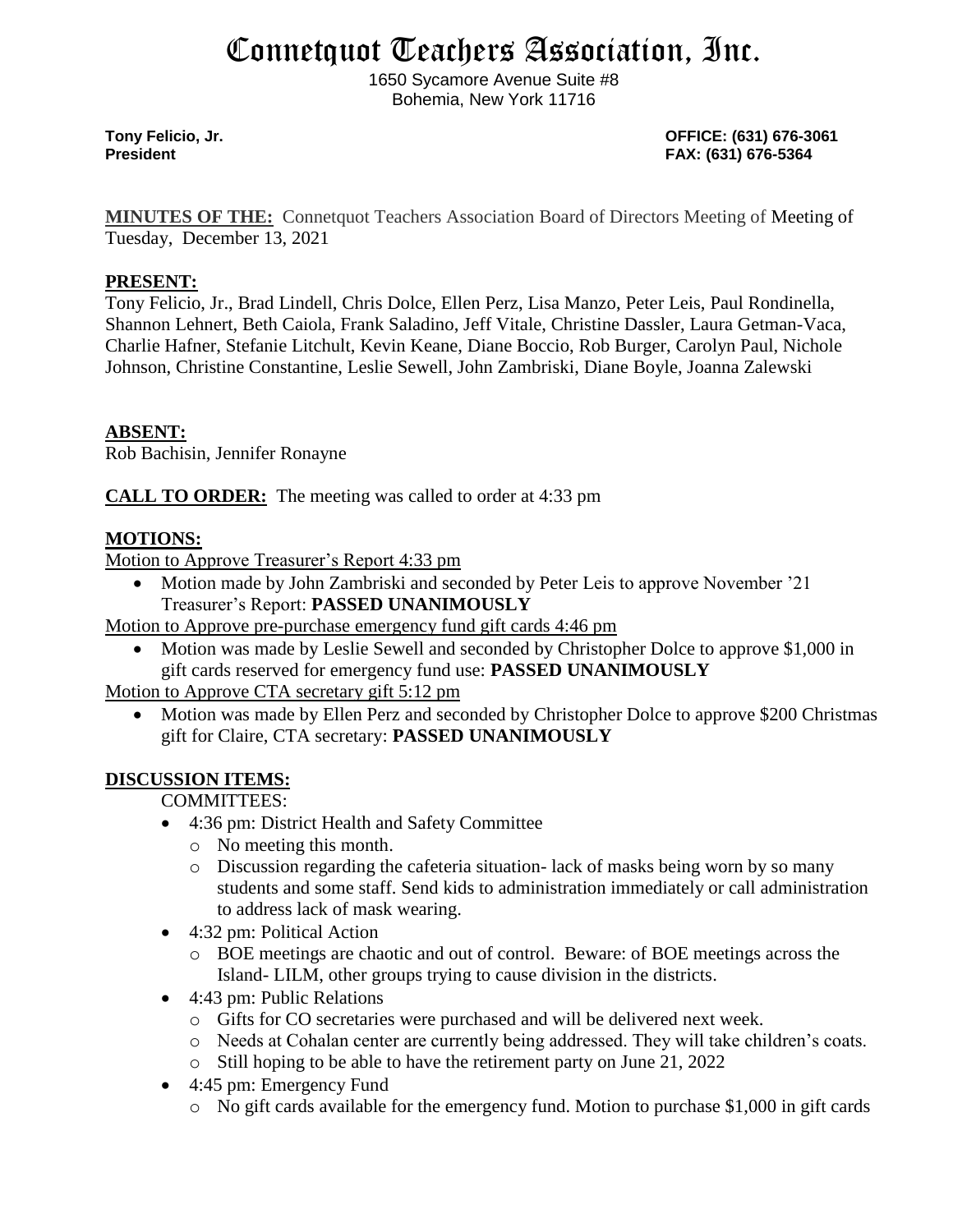- 4:47 pm: Technology
	- o The moving of the Smartboards in Cherokee is in the works, but no specific date from the company just yet.
	- o Can teachers request extra chromebook plugs for their classroom for student use? Often students' chromebooks die during a lesson and it will not be prudent to send them out of the room to charge their chromebook at a charging station.
	- o When will the charging stations be available for use?

#### OLD BUSINESS:

- 4:50 pm: Arbitration & Grievances
	- o Academic freedom grievance- not yet settled. On agenda for tonight's BOE meeting.
	- o Nurse prep period arbitration set for February.
	- o Vanguard 403 investments through Omni- can we use this? Petr and Chris met with Reza, Chris from Payroll, et al. If the members agree to pay the \$3 a year fee, the district would allow staff to utilize OMNI. Currently considering a MOA to utilize OMNI through the district. Hopefully it will be settled by tonight.
	- o Discussion- who is covered under our contract as "teachers" (nurses, psychologists, etc), and under which circumstances.
- $\bullet$  4:55 pm: Other
	- o Peter will be stepping down as president of the Retired Teachers Association and be replaced by Anita Ekstam
	- o Discipline Committee- requests from teachers at the elementary level and others are requesting a reinstatement of a disciplinary committee.
	- o Discussion: some sort of a template to adapt to the needs of each building in order to create a paper trail and input it into eschool to keep track of long-term student behavior.
	- o Can we reinstate the teacher's ability to see the discipline section in eSchool? It is currently not available to any teacher in OBMS and Ronkonkoma Middle School.
	- o Elementary teachers are not happy with current reading program. Trying to set meeting with the Asst Superintendent and elementary teachers to discuss the pros and cons of the current reading program.
	- o Classes are being canceled due to way too many teachers out, but no change has been made to the amount of training being given out to teachers.

#### NEW BUSINESS:

- $\bullet$  5:14 pm: Other
	- o The State Education Department has a requirement that districts have a technology committee. Alise Pulium is creating a committee to meet Friday, January 7th 12:00pm during the day at the Central Office and a second one in March. Instructional Technology Planning Committee
		- One volunteer from each level is requested.
		- Lisa Manzo volunteered for the Elementary level.
		- Still in need of 1 volunteer from the middle school and one from the high school.
	- $\circ$  Do reading and math specialists get a sub when they are out? They usually don't get coverage in most of the schools, and are often pulled to cover classes.
	- o Rumor- Schools going virtual after the holidays? Lynda's official response: there has been no discussion regarding this.